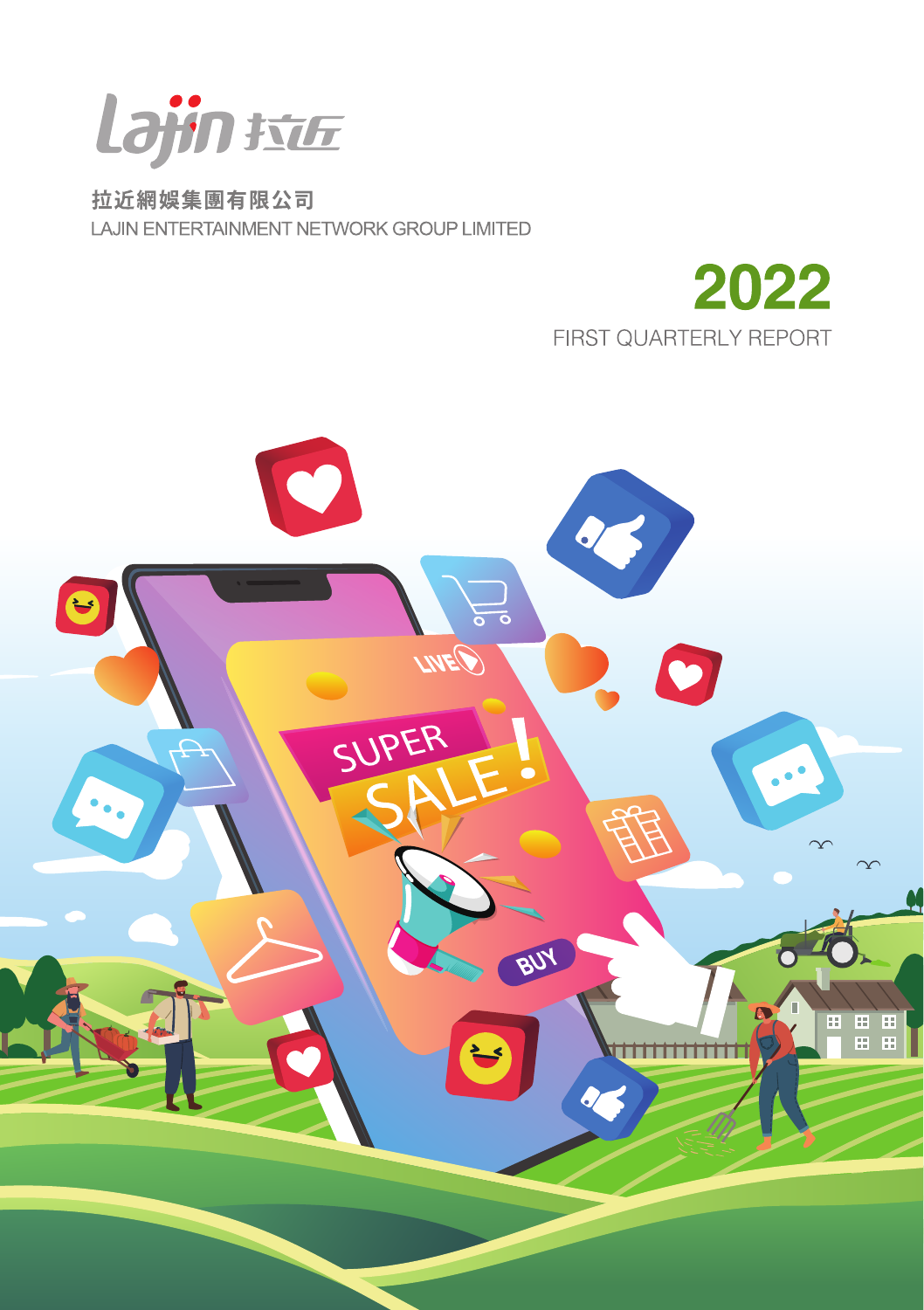### **CHARACTERISTICS OF THE GROWTH ENTERPRISE MARKET (THE "GEM") OF THE STOCK EXCHANGE OF HONG KONG LIMITED (THE "STOCK EXCHANGE")**

**GEM has been positioned as a market designed to accommodate small and mid-sized companies to which a higher investment risk may be attached than other companies listed on the Stock Exchange. Prospective investors should be aware of the potential risks of investing in such companies and should make the decision to invest only after due and careful consideration.**

**Given that the companies listed on GEM are generally small and mid-sized companies, there is a risk that securities traded on GEM may be more susceptible to high market volatility than securities traded on the Main Board of the Stock Exchange and no assurance is given that there will be a liquid market in the securities traded on GEM.**

*Hong Kong Exchanges and Clearing Limited and the Stock Exchange take no responsibility for the contents of this report, make no representation as to its accuracy or completeness and expressly disclaim any liability whatsoever for any loss howsoever arising from or in reliance upon the whole or any part of the contents of this report.*

*This report, for which the directors (the "Directors") of Lajin Entertainment Network Group Limited (the "Company") collectively and individually accept responsibility,*  includes particulars given in compliance with the Rules Governing the Listing of *Securities on the GEM of the Stock Exchange for the purpose of giving information with regard to the Company. The Directors, having made all reasonable enquires, confirm that to the best of their knowledge and belief the information contained in this report is accurate and complete in all material respects and not misleading or deceptive, and there are no other matters the omission of which would make any statement herein or in this report misleading.*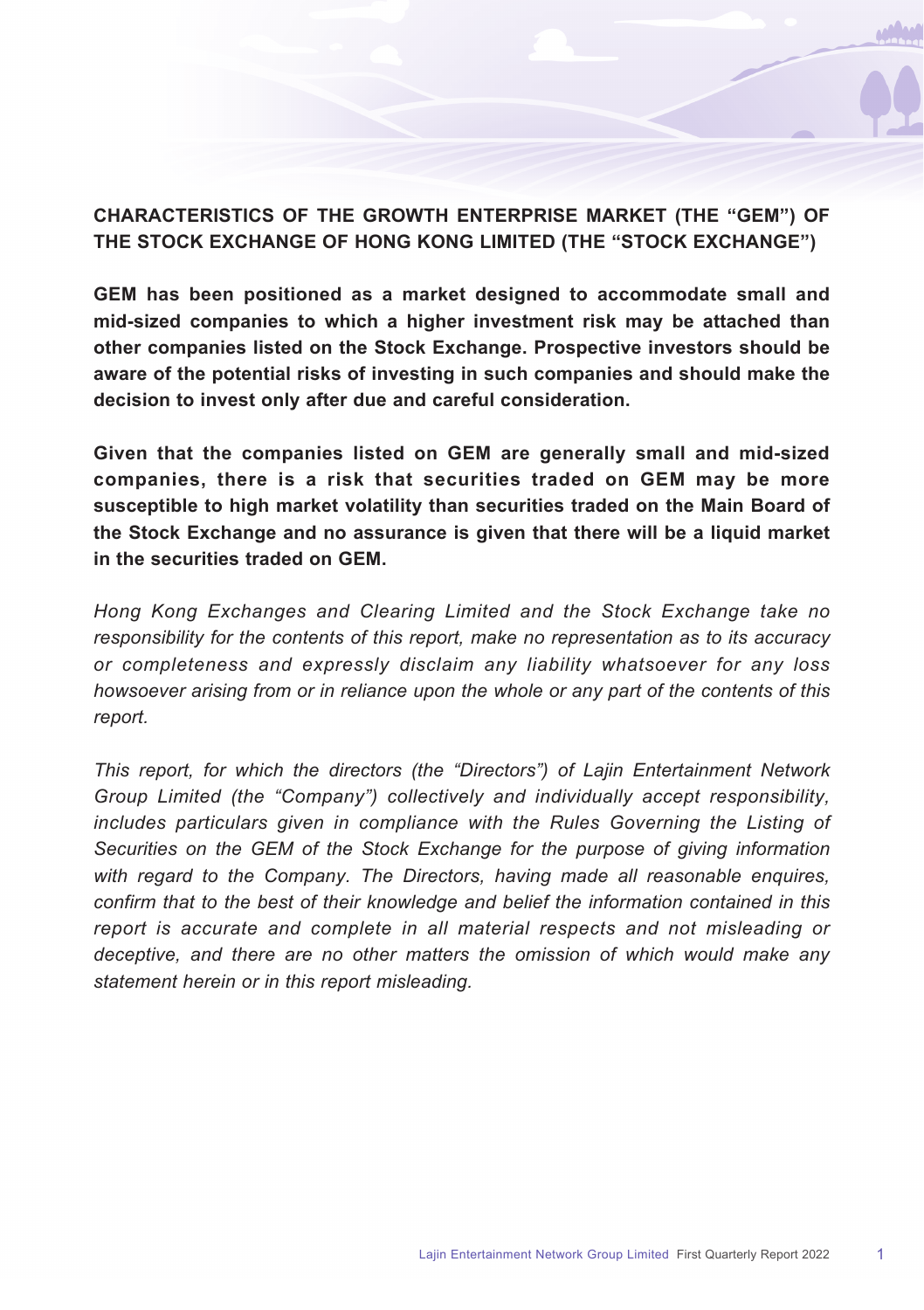

# **UNAUDITED QUARTERLY RESULTS**

The board of Directors (the "Board") of Lajin Entertainment Network Group Limited (the "Company") announces the unaudited condensed consolidated results of the Company and its subsidiaries (the "Group") for the three months ended 31 March 2022, together with the comparative unaudited figures for the corresponding periods in 2021 as follows:

# **CONDENSED CONSOLIDATED STATEMENT OF PROFIT OR LOSS AND OTHER COMPREHENSIVE INCOME**

|                                   |                | For the three months<br>ended 31 March<br>2022<br>2021 |             |  |
|-----------------------------------|----------------|--------------------------------------------------------|-------------|--|
|                                   |                |                                                        |             |  |
|                                   |                | (Unaudited)                                            | (Unaudited) |  |
|                                   | <b>Notes</b>   | <b>HK\$'000</b>                                        | HK\$'000    |  |
| Revenue                           | 3              | 3,455                                                  | 19,846      |  |
| Cost of sales                     |                | (1, 338)                                               | (16, 517)   |  |
|                                   |                |                                                        |             |  |
| Gross profit                      |                | 2,117                                                  | 3,329       |  |
| Other income                      | $\overline{4}$ | 402                                                    | 119         |  |
| Selling and distribution expenses |                | (69)                                                   | (188)       |  |
| Administrative expenses           |                | (13, 529)                                              | (9, 547)    |  |
| Share of loss of:                 |                |                                                        |             |  |
| Associates                        |                | (402)                                                  | (1,632)     |  |
|                                   |                |                                                        |             |  |
| Loss before tax                   | 5              | (11, 481)                                              | (7, 919)    |  |
| Income tax expense                | 6              |                                                        | (3)         |  |
|                                   |                |                                                        |             |  |
| Loss for the period               |                | (11, 481)                                              | (7, 922)    |  |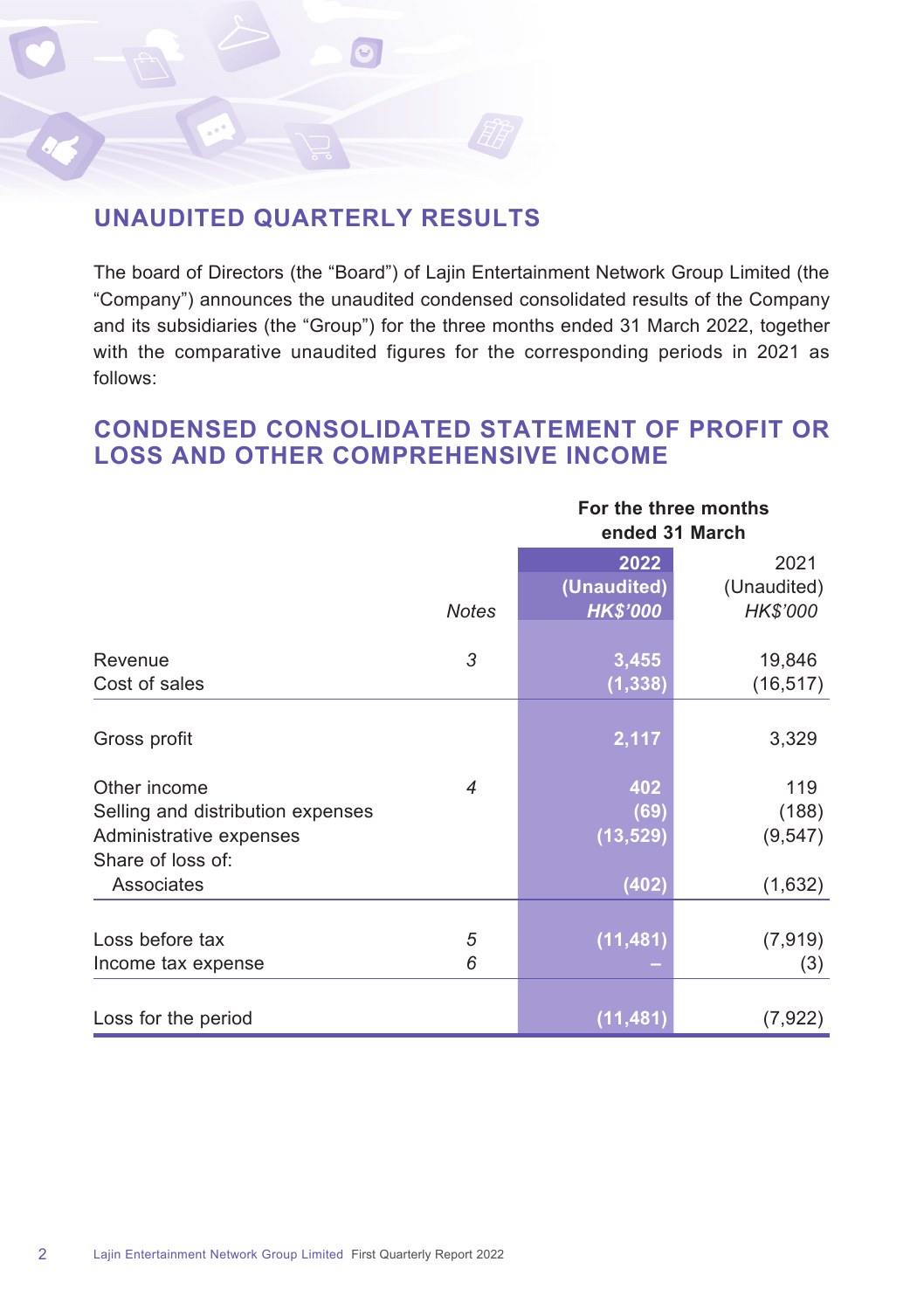|                                                                                                                                                                                                   |       | For the three months<br>ended 31 March |                 |  |
|---------------------------------------------------------------------------------------------------------------------------------------------------------------------------------------------------|-------|----------------------------------------|-----------------|--|
|                                                                                                                                                                                                   |       | 2022                                   | 2021            |  |
|                                                                                                                                                                                                   |       | (Unaudited)                            | (Unaudited)     |  |
|                                                                                                                                                                                                   | Notes | <b>HK\$'000</b>                        | <b>HK\$'000</b> |  |
| <b>OTHER COMPREHENSIVE INCOME</b><br>Other comprehensive income to be<br>reclassified to profit or loss in<br>subsequent periods:<br>Exchange differences on translation<br>of foreign operations |       | 1,786                                  | (316)           |  |
| <b>OTHER COMPREHENSIVE</b><br><b>INCOME/(LOSS) FOR THE</b><br><b>PERIOD</b>                                                                                                                       |       |                                        |                 |  |
| - Net of tax                                                                                                                                                                                      |       | 1,786                                  | (316)           |  |
| <b>TOTAL COMPREHENSIVE LOSS</b><br><b>FOR THE PERIOD</b>                                                                                                                                          |       | (9,695)                                | (8, 238)        |  |
|                                                                                                                                                                                                   |       |                                        |                 |  |
| Loss for the period attributable to:                                                                                                                                                              |       |                                        |                 |  |
| Owners of the parent                                                                                                                                                                              |       | (10, 094)                              | (7, 231)        |  |
| Non-controlling interests                                                                                                                                                                         |       | (1, 387)                               | (691)           |  |
|                                                                                                                                                                                                   |       | (11, 481)                              | (7, 922)        |  |
| Total comprehensive loss for the<br>period attributable to:                                                                                                                                       |       |                                        |                 |  |
| Owners of the parent                                                                                                                                                                              |       | (8, 216)                               | (7, 555)        |  |
| Non-controlling interests                                                                                                                                                                         |       | (1, 479)                               | (683)           |  |
|                                                                                                                                                                                                   |       | (9,695)                                | (8, 238)        |  |
| Dividend                                                                                                                                                                                          |       |                                        |                 |  |
| Loss per share<br>– Basic and diluted                                                                                                                                                             | 7     | $(0.24)$ cent                          | $(0.17)$ cent   |  |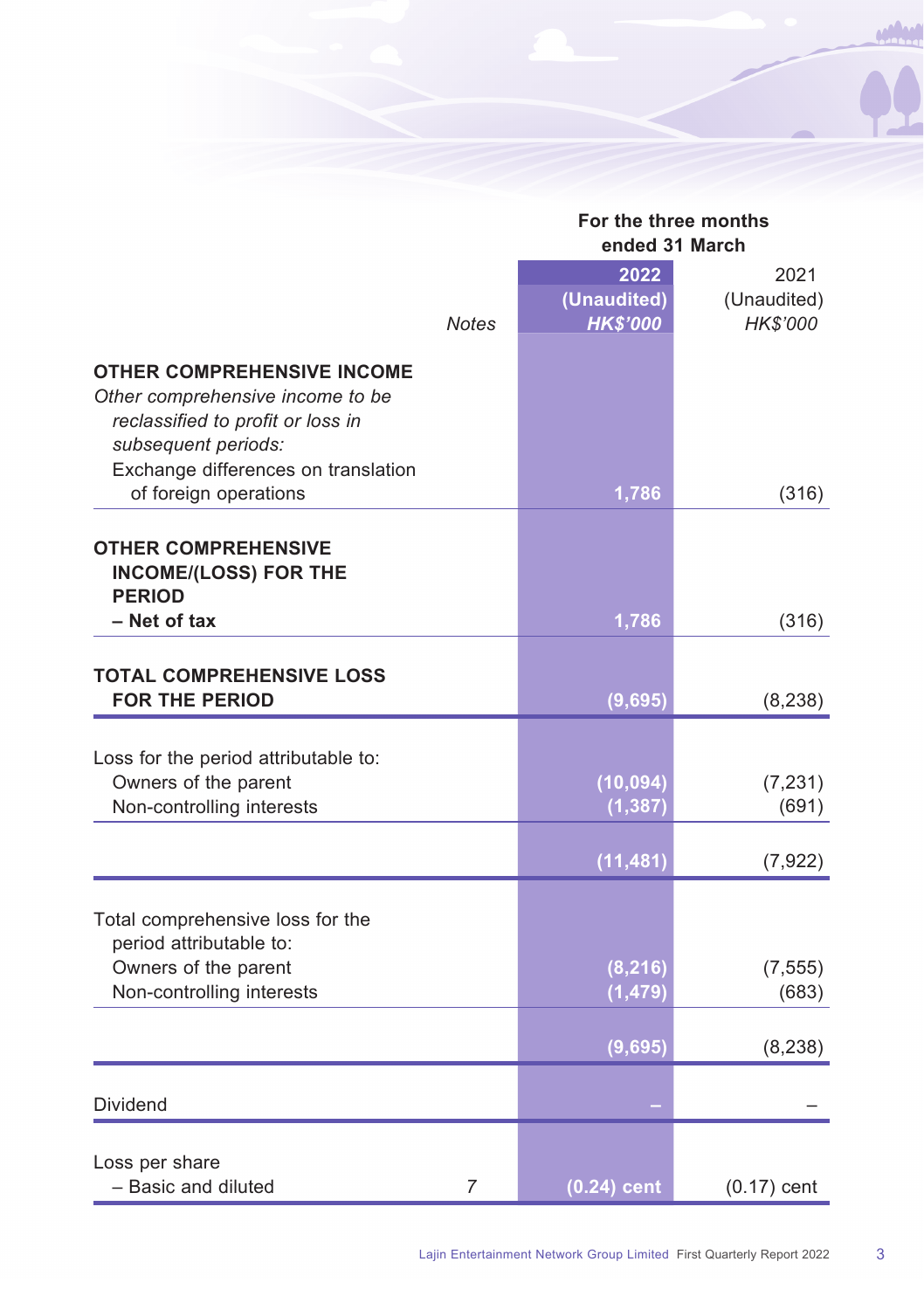# **NOTES TO THE CONDENSED CONSOLIDATED FINANCIAL STATEMENTS**

#### **1. GENERAL INFORMATION**

The Company was incorporated as an exempted company with limited liability in the Cayman Islands on 11 June 2001 and continued in Bermuda on 16 March 2009. The Company's shares have been listed on the Growth Enterprise Market ("GEM") of The Stock Exchange of Hong Kong Limited (the "Stock Exchange") since 26 March 2002.

The registered office and principal place of business of the Company are located at Clarendon House, 2 Church Street, Hamilton HM 11, Bermuda and Unit 3903A, Far East Finance Centre, 16 Harcourt Road, Admiralty, Hong Kong respectively.

The unaudited condensed consolidated statement of profit or loss and other comprehensive income (the "Unaudited Condensed Consolidated Results") are presented in Hong Kong dollars ("HK\$"), which is the same as the functional currency of the Company and all values are rounded to the nearest thousand ("HK\$'000") except otherwise indicated.

The Company's principal activity is investment holding and the principal activities of its subsidiaries and associates are provision of artiste management services, and investment in movies, TV programmes and internet contents.

#### **2. BASIS OF PREPARATION AND CONSOLIDATION**

The Unaudited Condensed Consolidated Results have been prepared in accordance with all applicable Hong Kong Financial Reporting Standards ("HKFRSs"), which is a collective term that includes all applicable individual HKFRSs, Hong Kong Accounting Standards and Interpretations issued by the Hong Kong Institute of Certified Public Accountants. In addition, the Unaudited Condensed Consolidated Results include applicable disclosures required by the Rules Governing the Listing of Securities on the GEM of the Stock Exchange (the "GEM Listing Rules") and by the Hong Kong Companies Ordinance.

The measurement basis used in the preparation of the Unaudited Condensed Consolidated Results is the historical cost convention, as modified for the revaluation of certain financial instruments which are stated at their fair values.

The preparation of the Unaudited Condensed Consolidated Results in conformity with HKFRSs requires the use of certain critical accounting estimates. It also requires management to exercise its judgement in the process of applying the Group's accounting policies.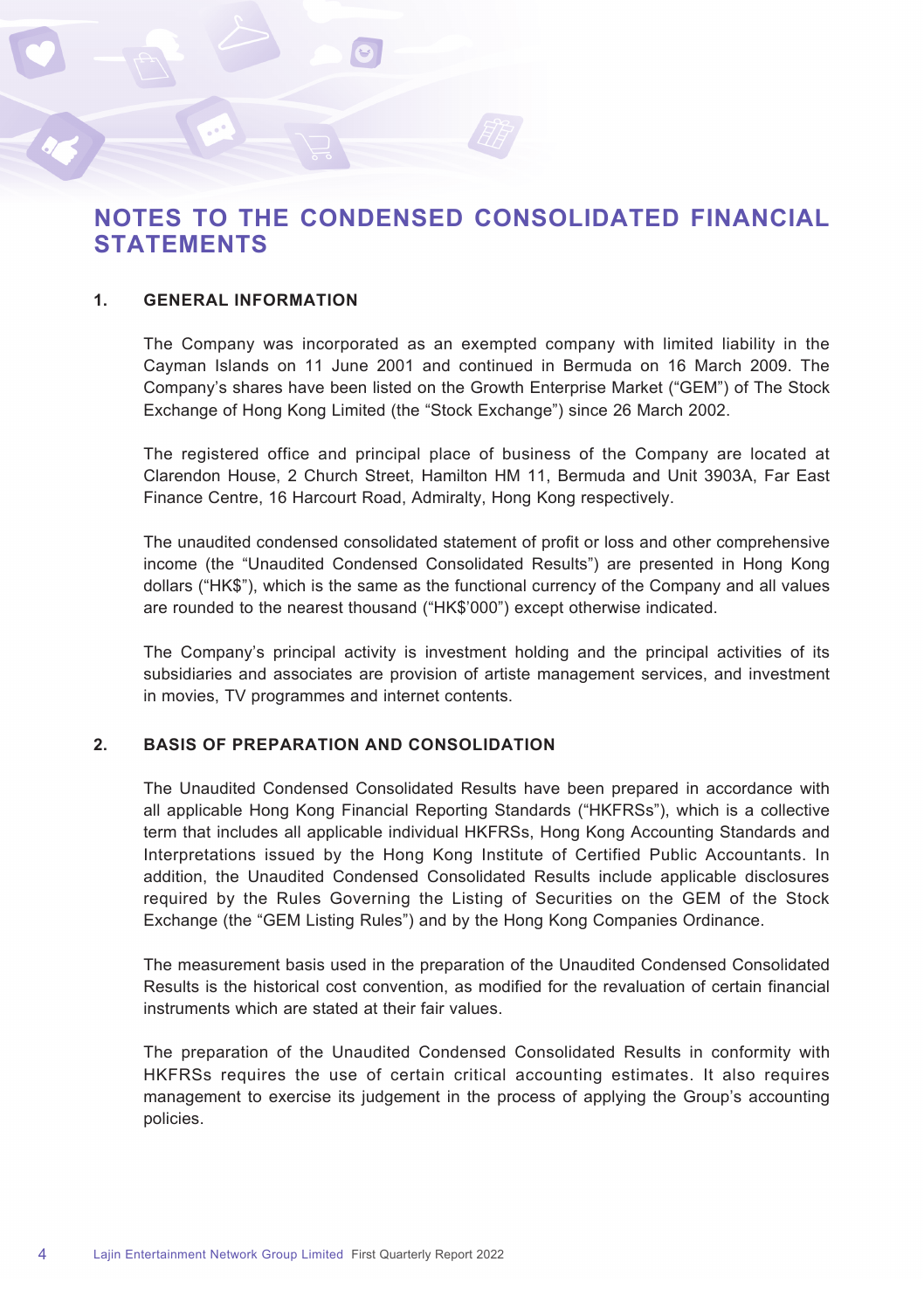All significant intercompany transactions, balances and unrealised gain on transaction within the Group have been eliminated on consolidation.

The accounting policies and basis of preparation adopted in the preparation of the Unaudited Condensed Consolidated Results are consistent with those adopted in annual financial statements for the year ended 31 December 2021.

#### **3. REVENUE**

|                               | For the three months ended 31 March |                 |  |  |
|-------------------------------|-------------------------------------|-----------------|--|--|
|                               | 2022                                | 2021            |  |  |
|                               | (Unaudited)                         | (Unaudited)     |  |  |
|                               | <b>HK\$'000</b>                     | <b>HK\$'000</b> |  |  |
|                               |                                     |                 |  |  |
| New media e-commerce business | 2,749                               | 13,924          |  |  |
| TV and internet programme     | 344                                 | 4,458           |  |  |
| Distribution agency fee       | 254                                 | 1,023           |  |  |
| Sales of film rights          |                                     | 364             |  |  |
| Artiste management            | 108                                 | 63              |  |  |
| <b>Others</b>                 | ÷                                   | 14              |  |  |
|                               |                                     |                 |  |  |
|                               | 3,455                               | 19,846          |  |  |

### **4. OTHER INCOME**

#### **For the three months ended 31 March**

|                                                                     | 2022<br>(Unaudited)<br><b>HK\$'000</b> | 2021<br>(Unaudited)<br>HK\$'000 |
|---------------------------------------------------------------------|----------------------------------------|---------------------------------|
| Bank interest income<br>Income on film investments<br>Rental income | 27<br>(13)<br>388                      | 91<br>28                        |
|                                                                     | 402                                    | 119                             |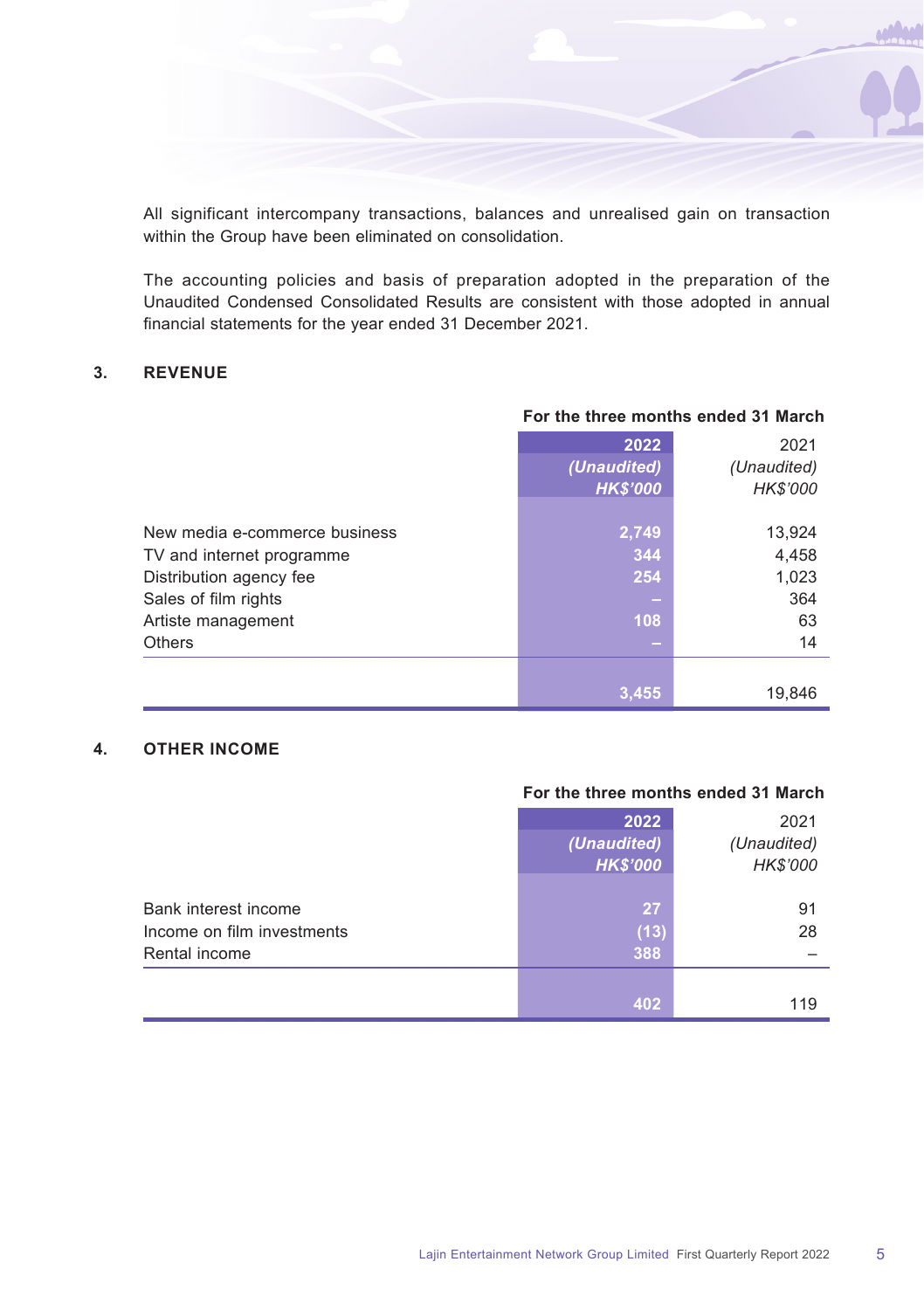

#### **5. LOSS BEFORE TAX**

Loss before tax is arrived at after charging:

|  |  | For the three months ended 31 March |  |  |  |
|--|--|-------------------------------------|--|--|--|
|--|--|-------------------------------------|--|--|--|

|                                               | 2022            | 2021            |
|-----------------------------------------------|-----------------|-----------------|
|                                               | (Unaudited)     | (Unaudited)     |
|                                               | <b>HK\$'000</b> | <b>HK\$'000</b> |
|                                               |                 |                 |
| Depreciation of property, plant and equipment | 3,128           | 2.816           |
| Amortisation of other assets                  | 9               | 6               |
| Lease payment not included in the             |                 |                 |
| measurement of lease liabilities              | 493             | 151             |
| Staff costs including directors' remuneration |                 |                 |
| - Salaries and allowances                     | 6,615           | 4,792           |
| - Retirement benefits schemes contributions   | 605             | 457             |
|                                               |                 |                 |
|                                               | 7.220           | 5,249           |

#### **6. INCOME TAX EXPENSE**

No provision for Hong Kong profits tax and Korea corporate income tax has been made during the period as the Group did not generate any assessable profits arising in Hong Kong and Korea or the estimated assessable profit was wholly absorbed by tax losses bought forward during the period under review (2021: Nil).

During the period, the amount of the PRC enterprise income tax was paid in accordance with the rate at 25% of assessable profit, and the income tax paid was Nil (2021: HK\$3,455).

### **7. LOSS PER SHARE ATTRIBUTABLE TO ORDINARY EQUITY HOLDERS OF THE PARENT**

The calculation of the basic loss per share is based on the loss attributable to ordinary equity holders of the parent for the three months ended 31 March 2022 of approximately HK\$10,094,000 (2021: loss attributable to ordinary equity holders of the parent of approximately HK\$7,231,000) and the weighted average of 4,209,131,000 shares in issue during the three months ended 31 March 2022 (2021: 4,209,131,000 shares).

As the Company's share options and preferred shares where applicable had an anti-dilutive effect to the basic loss per share calculation for the three months ended 31 March 2022, the conversion of the above potential dilutive shares is not assumed in the calculation of diluted loss per share.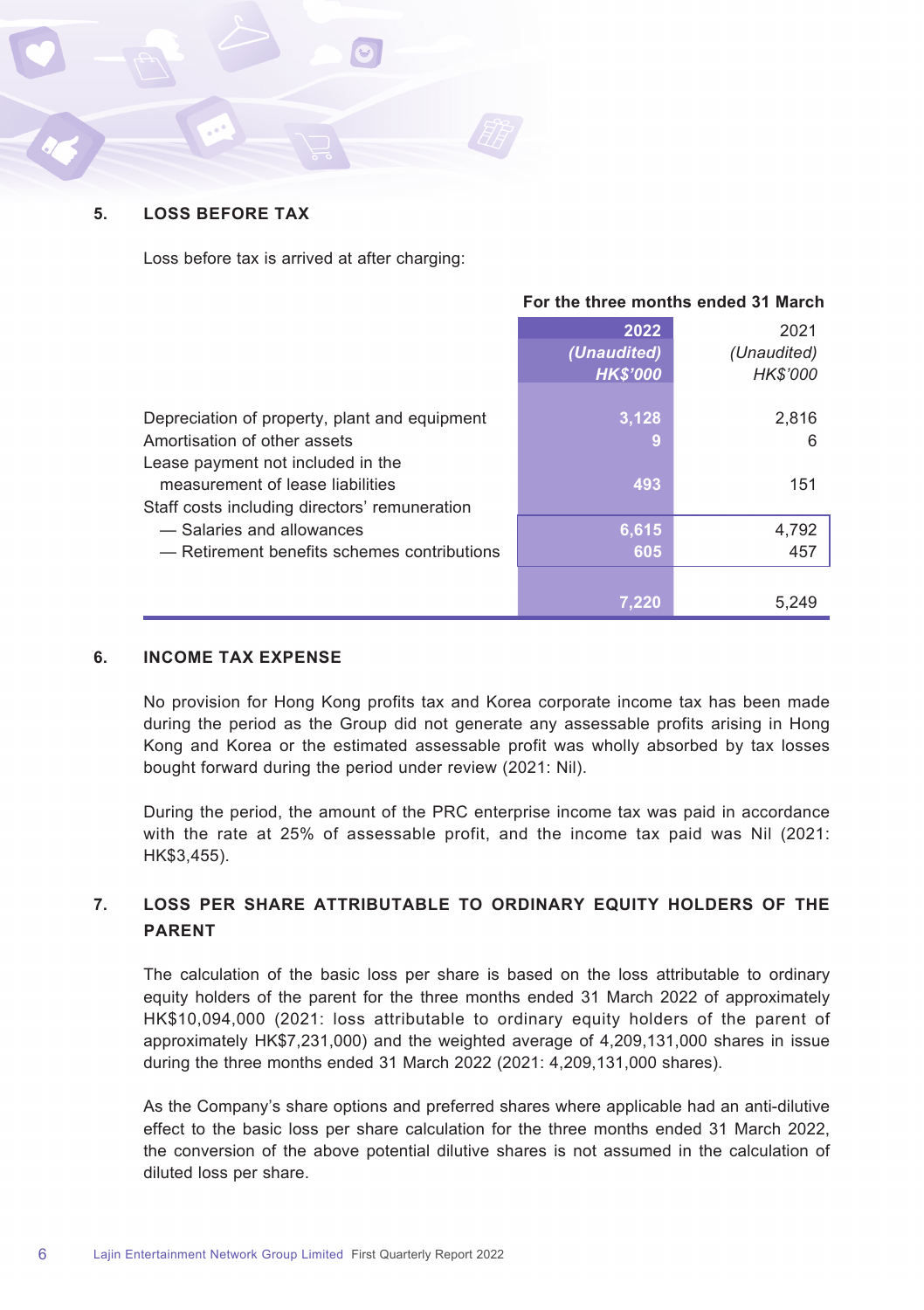### **8. CONDENSED CONSOLIDATED STATEMENT OF CHANGES IN EQUITY**

|                                                                         | Attributable to owners of the parent           |                                    |                                         |                                   |                              |                                 |                                  |                             |                                                    |                   |
|-------------------------------------------------------------------------|------------------------------------------------|------------------------------------|-----------------------------------------|-----------------------------------|------------------------------|---------------------------------|----------------------------------|-----------------------------|----------------------------------------------------|-------------------|
|                                                                         | Ordinary<br>Share<br>Capital<br><b>HKS'000</b> | Share<br>premium<br><b>HKS'000</b> | Fair value<br>reserve<br><b>HKS'000</b> | Contributed<br>surplus<br>HKS'000 | Other<br>reserve<br>HK\$'000 | Exchange<br>reserve<br>HK\$'000 | Accumulated<br>losses<br>HKS'000 | Sub-total<br><b>HKS'000</b> | Non-<br>controlling<br>interests<br><b>HKS'000</b> | Total<br>HKS'000  |
| At 1 January 2021 (audited)                                             | 42,090                                         | 1,138,909                          | (18, 858)                               | 28,294                            | 14,055                       | (17, 180)                       | (780, 011)                       | 407,299                     | (2,530)                                            | 404,769           |
| Net loss for the period<br>Other comprehensive income for<br>the period |                                                |                                    |                                         |                                   | $\overline{\phantom{0}}$     | (324)                           | (7, 231)                         | (7, 231)<br>(324)           | (691)<br>8                                         | (7, 922)<br>(316) |
| Total comprehensive loss for<br>the period                              |                                                |                                    |                                         |                                   |                              | (324)                           | (7,231)                          | (7,555)                     | (699)                                              | (8, 238)          |
| At 31 March 2021 (unaudited)                                            | 42,090                                         | 1,138,909                          | (18, 858)                               | 28,294                            | 14,055                       | (17,504)                        | (787, 310)                       | 399,744                     | (3,213)                                            | 396,531           |
| At 1 January 2022 (audited)                                             | 42,090                                         | 1,138,909                          | (20,006)                                | 28,294                            | 14,426                       | (6, 495)                        | (911, 270)                       | 285,948                     | (11, 251)                                          | 274,697           |
| Net loss for the period<br>Other comprehensive income for<br>the period | ٠                                              | ٠                                  | ۰                                       |                                   | ٠                            | 1,878                           | (10, 094)<br>٠                   | (10, 094)<br>1,878          | (1, 387)<br>(92)                                   | (11,481)<br>1,786 |
| Total comprehensive loss for<br>the period                              | ٠                                              |                                    |                                         |                                   |                              | 1,878                           | (10,094)                         | (8, 216)                    | (1,479)                                            | (9,695)           |
| At 31 March 2022 (unaudited)                                            | 42.090                                         | 1,138,909                          | (20,006)                                | 28,294                            | 14,426                       | (4, 617)                        | (921, 364)                       | 277.732                     | 12,730                                             | 265,002           |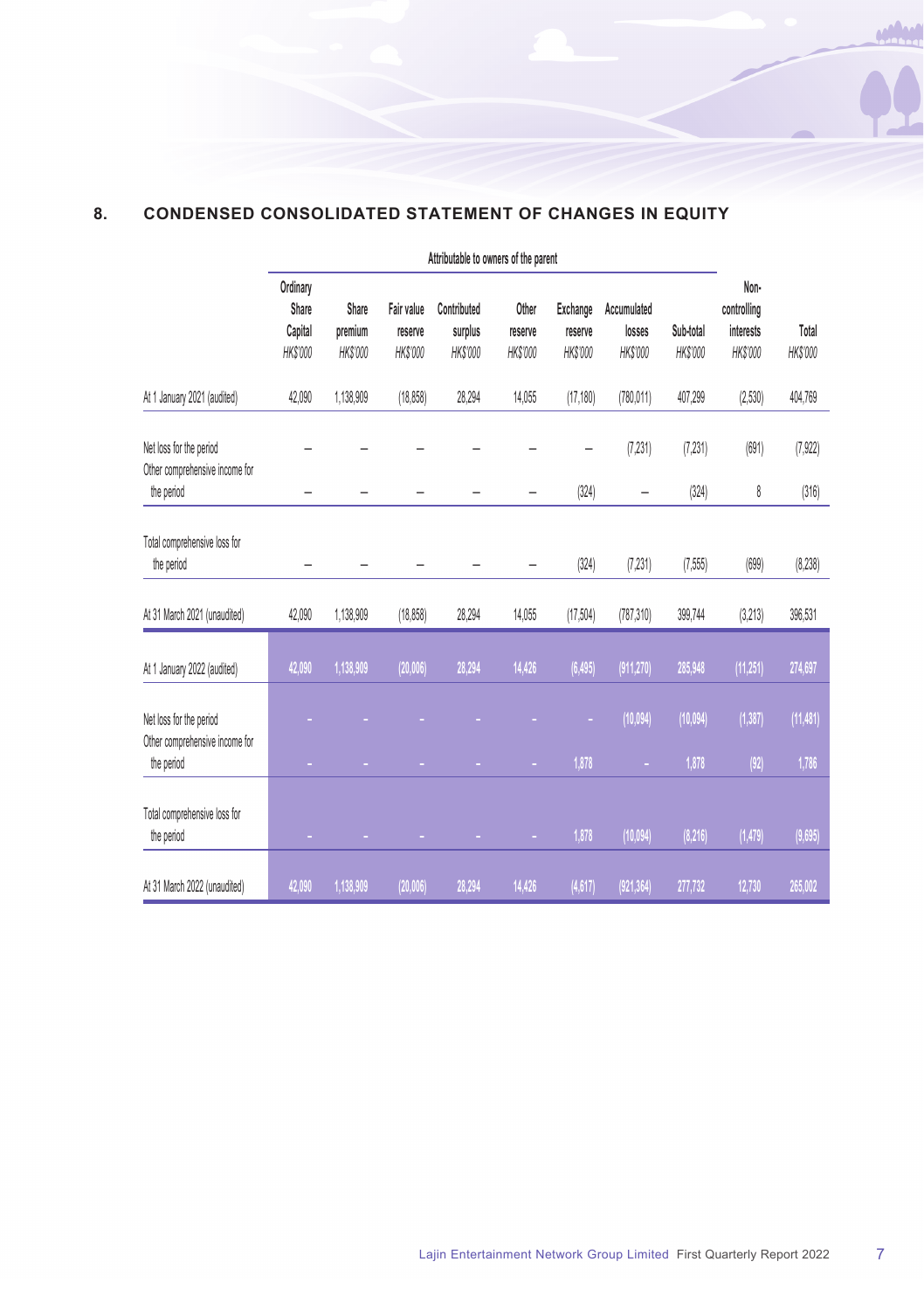# **DIVIDEND**

The Board does not recommend the payment of a dividend for the three months ended 31 March 2022 (2021: Nil).

# **MANAGEMENT DISCUSSION AND ANALYSIS**

### **FINANCIAL REVIEW**

The revenue of the Group was approximately HK\$3,455,000 for the three months ended 31 March 2022 (2021: HK\$19,846,000), representing a decrease of 82.59% as compared with the three months ended 31 March 2021. The decrease was mainly due to the decrease in revenue from the Group's movies, TV programmes, internet content business and new media e-commerce business.

Cost of sales for the three months ended 31 March 2022 decreased to approximately HK\$1,338,000 (2021: HK\$16,517,000), which was mainly attributable to the decrease in cost from the Group's movies, TV programmes and internet content business and the decrease in cost of the new media e-commerce business. Administrative expenses were mainly staff costs, operating leases and other general administrative expenses of the Group incurred during the period under review. Administrative expenses increased to approximately HK\$13,529,000 from approximately HK\$9,547,000 in the corresponding period. It was mainly attributable to the increase in expenses on staff costs due to the increase in staff with the development of e-commerce new business of the Group.

Loss for the period attributable to owners of the parent was approximately HK\$10,094,000 (2021: HK\$7,231,000). The increase in loss was primarily due to the increase in administrative expenses.

### **Movies, TV Programmes and Internet Contents**

During the period under review, the revenue contributed by such segment was mainly attributable to the distribution agency fee of approximately HK\$254,000 (2021: HK\$1,023,000) and its income from TV and internet programmes of approximately HK\$344,000 (2021: HK\$4,458,000).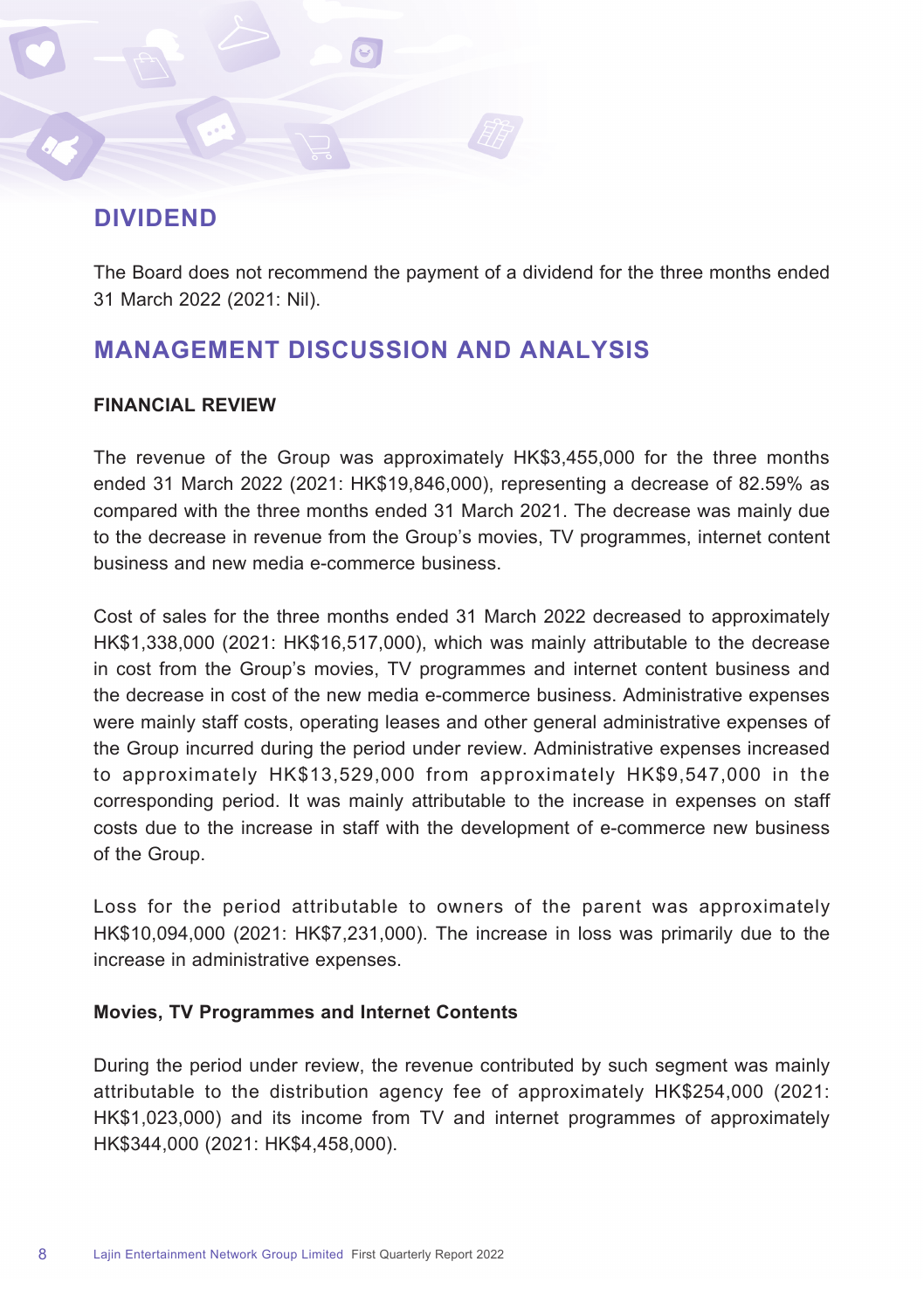### **Artiste Management**

During the period under review, the revenue contributed by such segment was approximately HK\$108,000 (2021: HK\$63,000).

### **New Media E-commerce Business**

During the period under review, the revenue contributed by such segment was approximately HK\$2,749,000 (2021: HK\$13,924,000).

### **BUSINESS REVIEW**

### **Movies, TV Programmes and Internet Contents**

Considering the pandemic and the overall situation of the film and television industry, the Group has been carefully selecting high-quality film and television projects for cooperation and investment since last year to effectively control and reduce investment risks. At the same time, the Group fully upgraded the distribution business segment, and opened cooperation channels for TV platform distribution, rural cinema distribution, second-round omni-channel distribution and overseas distribution. At present, cooperation in various types of distribution is actively underway, and has further explored the value output of previous projects. Relying on internet film and TV contents such as internet movies, internet dramas and variety shows, the Group has further improved the construction of the internet film and TV ecological chain system of Lajin Entertainment in the industry.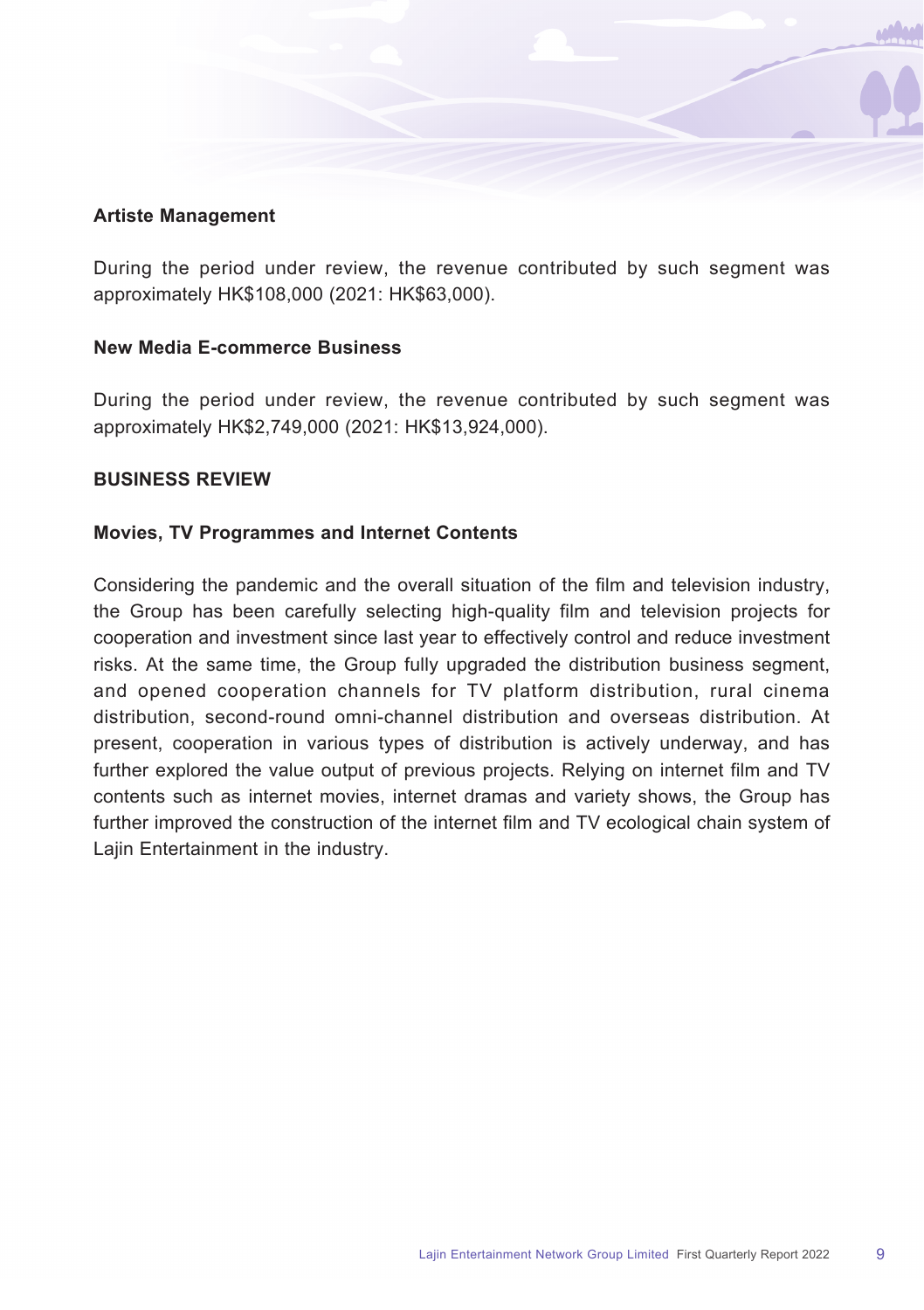In terms of film distribution, no online film has been scheduled for release in the first quarter of 2022 due to the production progress and censorship reasons of historical projects. However, in 2021, the projects in reserve such as "Tibet Adventurer"(《藏地 奇兵》), "Detrimental" (《見怪》), "Di Renjie — Dragon Hidden in the Maze"(《狄仁杰之 龙隱迷窟》)and "Dragon Sparrow Guards: Myrlochar" (《龍雀衛•噬魂蛛》)" achieved new progress, of which the preparation for marketing and distribution work is progressing in advance. Among them, "Tibet Adventurer" has passed the content review, and the thriller monster film "Detrimental", created by a team who won the Hong Kong Film Awards, has basically been completed, and has entered the stage of submission for review and preparation for marketing and distribution; "Di Renjie — Dragon Hidden in the Maze" (renamed as "Dragon Hidden in the Maze") has obtained the online filing number and entered the stage of distribution preparation; "Dragon Sparrow Guards: Myrlochar" is in the distributing stage. The above four projects are coordinated by the Group for marketing and distribution, and are expected to be launched in the second to third quarter. In addition, the Group also pays close attention to the revenue-distribution rules of the platform and changes in the market, timely adjusts the distribution strategy and perfects the overall distribution structure, so as to strive for more profit.

In terms of investment and production, the Group continued to follow the strategy of last year, strictly controlled the volume and scale of investment and invested with prudence. In the first quarter of 2022, Part II of the series of "Huangmiao Village — Taoist Priest Qianhe"(《黃廟村之千鶴道長》), upgraded by Tencent's popular IP《黃廟 村.地宮美人》 and produced by the same team, has also completed all preparatory work before filming in the first quarter and will start shooting as scheduled in April. The film is expected to be completed in the third quarter of the year and launched in the fourth quarter, which will hopefully be another blockbuster. The film, starring Fat Chung(鐘發), an experienced Hong Kong actor, is distributed by Lajin Pictures. As the subject matter is a fantasy folk style which is popular among various platforms and the public at this stage, and its script and production team are also well recognized by the industry, the film has certain potential for a blockbuster.

"Investment + distribution" became the main business model for internet movies. The involvement in the distribution business will, on the one hand, increase revenue and help recoup the investments timely; on the other hand, allow the Group to deepen project participation, not only strengthening its relationship with the platform, but also broadening the perspective of its investments in project production. As a result, the Group will have the priority in choosing high-quality projects, gradually build up a "C-end" (consumer) mindset, and accumulate resources and experience in marketing and other ends of the industry chain.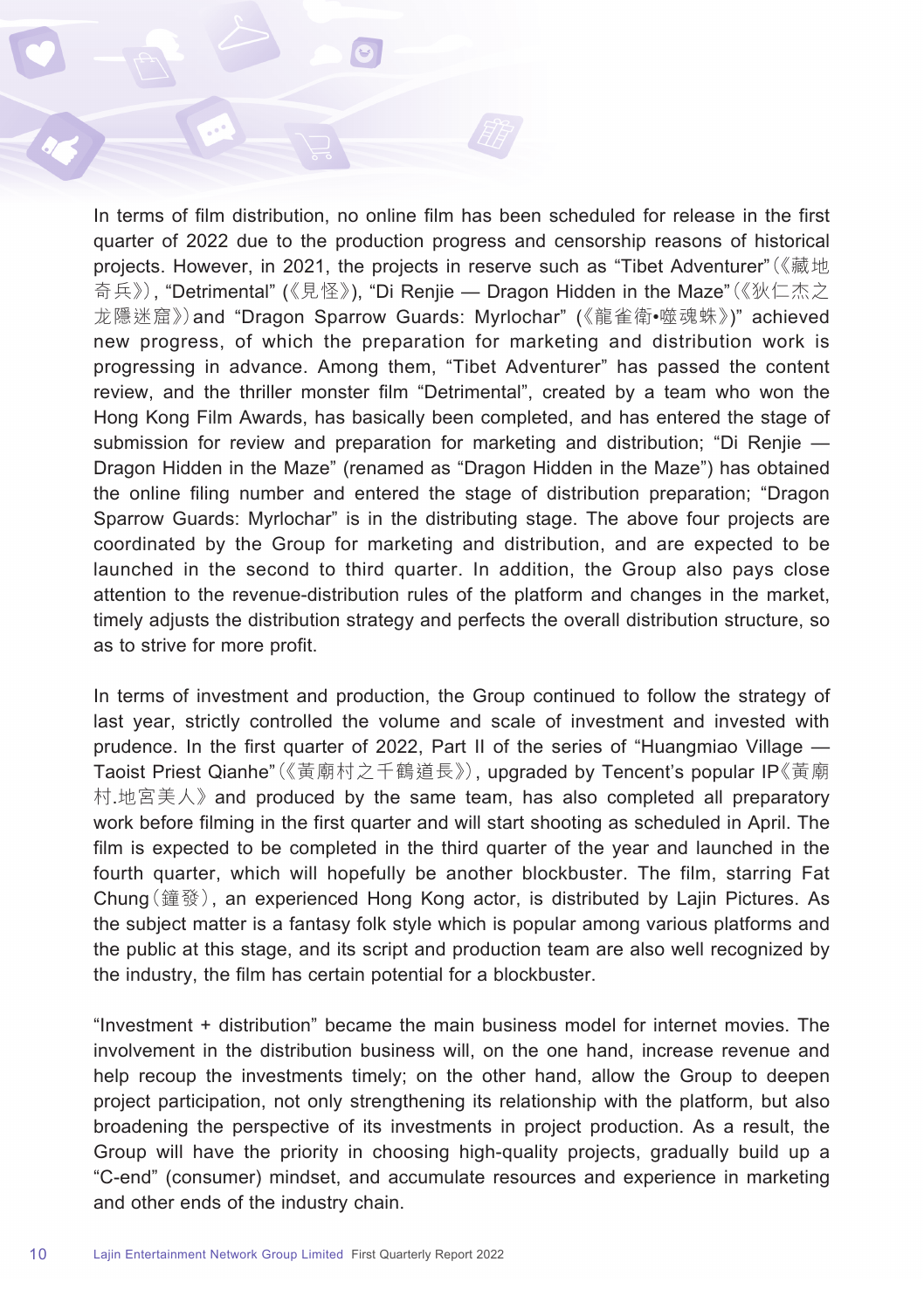### **"Faithful Dog Hachiko"(《忠犬八公》)**

The Group produced and co-presented the Chinese version film "Faithful Dog Hachiko"(《忠犬八公》)(the original version: "Hachi: A Dog's Tale"(《忠犬八公的故事》) with Kaneto Shindo as the scriptwriter, which is the authorized work of the Group). iQIYI Pictures is now the investor and presenter of the project, which has been produced and co-presented by the Group. It has been selected as one of the key projects of the "Films Presented by iQIYI" program, and has started filming on 18 March 2021. It was successfully completed as scheduled on May 20, and its post-production is about to be completed. The film has submitted for review and it will be set for nationwide release in the first half of 2022. The project was directed by Mr. Xu Ang and Ms. Ye Rufen, a famous executive producer from Taiwan, acted as the executive producer. The leading actor and actress are Feng Xiaogang (his representative work includes "Mr. Six" (《老炮兒》), etc.) and Chen Chong (her representative work includes "The Last Emperor" (《末代皇帝》) and "Sheep Without a Shepherd" (《誤殺》), etc.) respectively. With the excellent creators and leading actors, this film has become a work with high audience expectations in 2022. After the release of the film, the Group, as the presenter and producer, not only gained more mature experience in film production, but also deepened the closed-loop effect of film research and development, production, distribution and marketing.

### **"The Tibet Code"(《藏地密碼》)**

The Group has entered into a joint investment and development agreement with Tencent Pictures, Guoying Investment and Dimension Films to collectively produce the film series of "The Tibet Code"(《藏地密碼》)adapted from the best-selling novel of the same name. We have invited Mr. Huang Jianxin, a famous director, executive producer and producer, to be the executive producer of the first film of the "The Tibet Code"(《藏地密碼》)series, who acted as the executive producer of films including "The Warlords"(《投名狀》)and "The Taking of Tiger Mountain"(《智取威虎山》)and the producer of films such as "My People, My Country"(《我和我的祖國》), "Bodyguards and Assassins"(《十月圍城》)and "Operation Mekong"(《湄公河行動》). Mr. Huang Hai will lead the scriptwriter team for "The Tibet Code"(《藏地密碼》)whose scripting works include "The Devotion of Suspect X"(《嫌疑人X的獻身》), "Wu Kong"(《悟空傳》)and "Mystery of Antiques"(《古董局中局》). We are carrying out the project based on the market condition.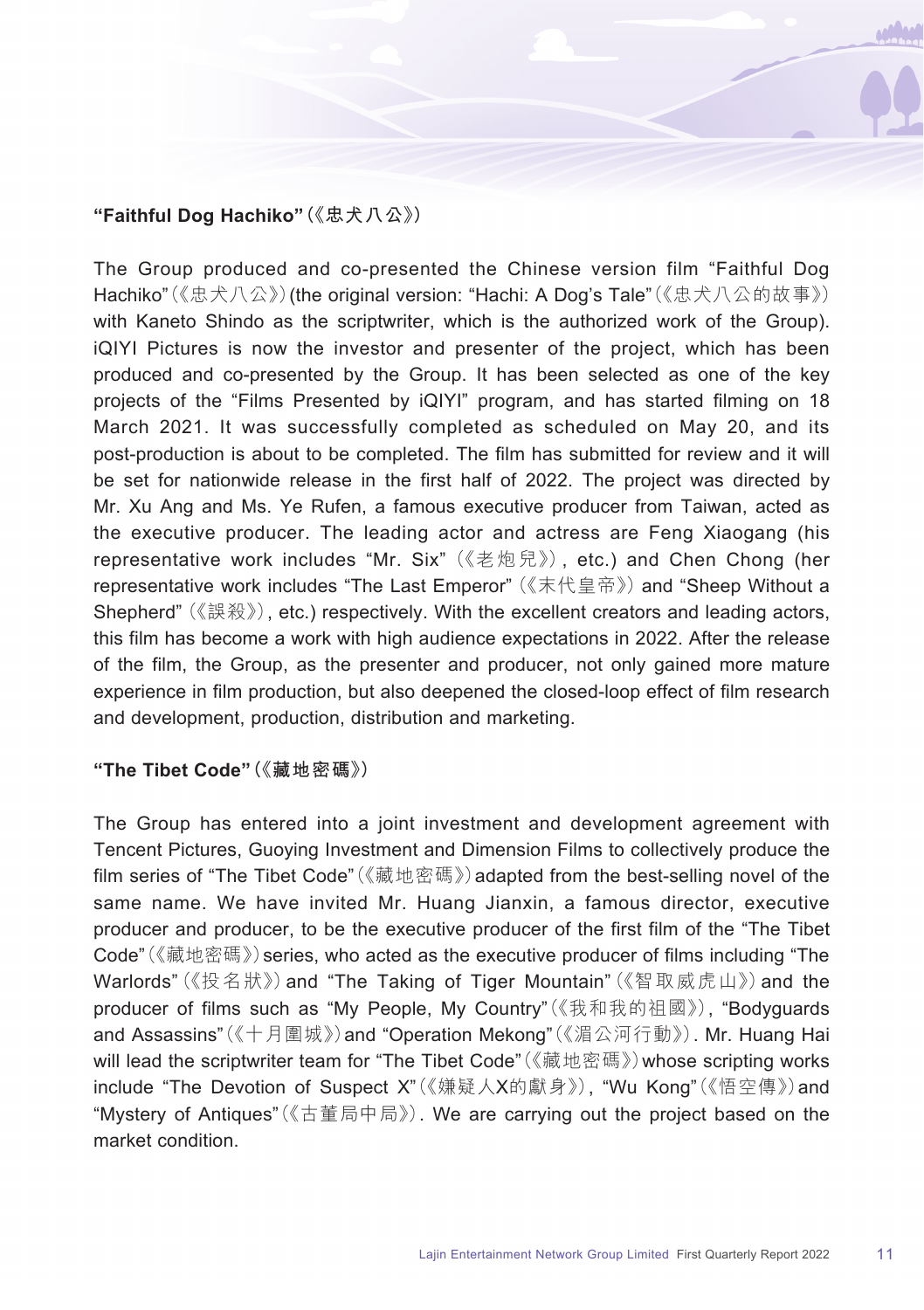#### **Artiste Management**

Although the COVID-19 pandemic in 2021 is still in a severe situation and the industry continues to be cautious in developing new film and television projects, the Group has cooperated with outstanding talent management teams in the industry during the year under review, and recruited numerous artists with potentials who have emerged in different projects, which has injected new impetus into the business of artiste management segment.

Leveraging its own resources and combining its various business segments, the Group will develop income sources for artists, increase exposure opportunities so as to bring returns and make contributions to the Group through various channels, such as providing customized performance opportunities, conducting online marketing and making use of e-commerce.

#### **Music**

Lajin Music has augmented the copyright of a large number of high quality original music compositions through the efforts over the past few years, covering a variety of mainstream and non-mainstream music in styles of pop, rock, classical, folk, electronic, rap, etc.

The Group has developed a comprehensive music promotion and distribution network and commenced copyright operation in full swing: Lajin Music collaborated with various domestic mainstream music platforms, such as QQ Music, KuGou Music, Kuwo Music, NetEase Cloud Music, Xiami Music as well as TikTok and gradually opened overseas issuance channels. It also established strategic partnerships with nearly 100 radio stations and internet radio channels in China.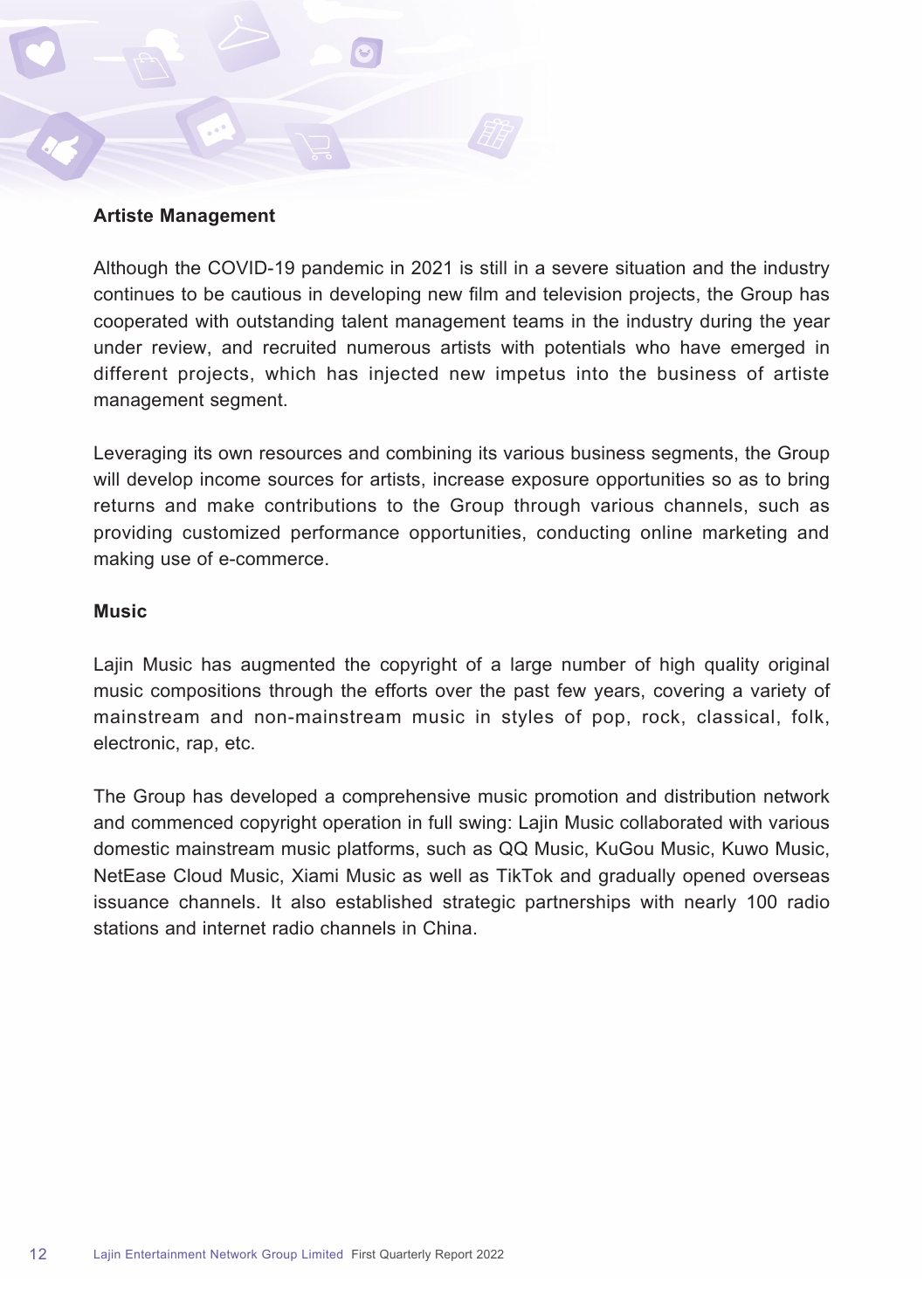In mid 2020, Lajin Music initiated a "Searching for Chinese Root Music Program" as a major founder. The project is established based on the cultural foundation of the Chinese nation, blended with the most advanced production technology and media communication methods and the professionalism of the music industry, and plans to establish a copyright database of the most outstanding, best-selling, and symbolic root music signifying the Chinese cultural confidence. In addition, by adopting different media communication methods, the project will be promoted by integrating with music works, local culture, tourism resources and local products. Eventually, with the support of resources from various levels of government, the project will be established into a comprehensive, novel, and commercially closed-loop cultural project. However, due to the impact of the pandemic and the restrictions of pandemic prevention policies, people's mobility was restricted, which makes the development of the Chinese Root Music Program difficult. Nonetheless, the content of the project is in line with the national policy and market direction, and is of special significance. It is expected to be promoted throughout the country after the pandemic easing and the adjustment of pandemic prevention policies.

#### **New media e-commerce business**

In the first quarter of 2022, the impact of the pandemic has been continuing everywhere across mainland China. Demand for online services keeps growing, live-streaming shopping and contact-free delivery continued to become the norm for online shopping under the pandemic. According to the "China Online Live-streaming Industry Development Research Report 2021" (《2021年度中國在線直播行業發展研究 報告》), the number of online live-streaming users is expected to exceed 660 million in 2022. Among them, live e-commerce has become the live-streaming category with the largest number of users in internet live-streaming after rapid development in the past few years. Consumers have gradually deepened their awareness of the interactive, social and entertainment characteristics of live-streaming, and their acceptance of internet live-streaming and live e-commerce has been further improved. The average daily view duration of live-streaming continues to increase, and the proportion of live e-commerce users in the overall Internet users has increased significantly. Consumption via live-streaming is recognized increasingly.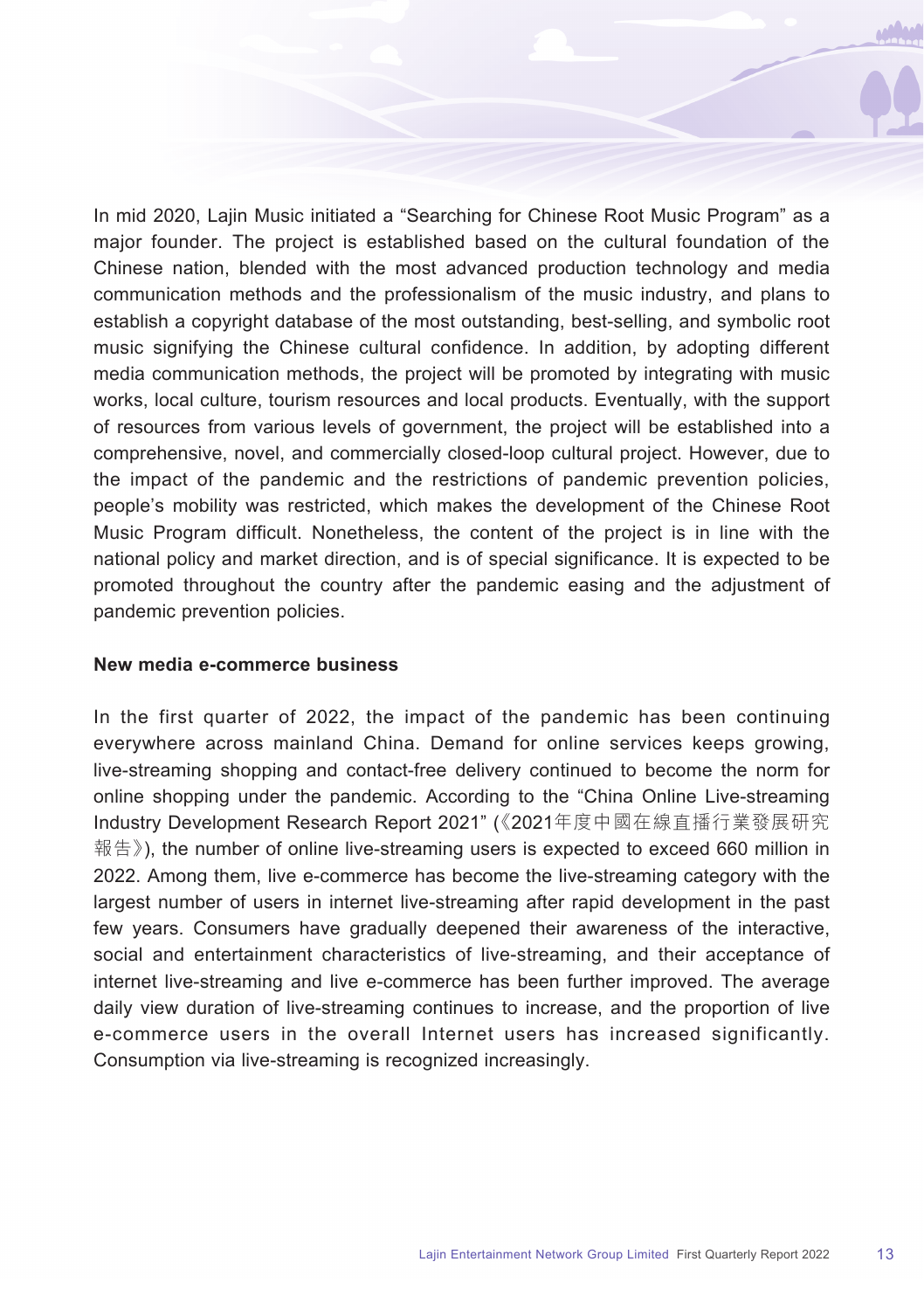Since its establishment, the Group dedicated itself to the deployment of the pan-entertainment industry chain, continuously cultivating high-quality contents, and enhancing the entertainment, fun and branding elements of contents. The Group accurately studies and judges the form and direction of entertaining consumption in future, realizing a two-way empowerment by entertainment contents and the e-commerce industry.

In addition to the regular project "Pretty Plus" (《玩美普拉斯》) collaborated with Jingdong(京東), Lajin has continued to deepen its investment in the live e-commerce industry and deployed the strategy for influencer incubation, brand store broadcasting and "Sannong" ("三農") (namely, agriculture, rural areas and farmers) sector during the first quarter. The contracted merchants have started store broadcasting successively. The influencers/hosts to be incubated are prepared for positioning, content script writing, speech training, video shooting and other work, and professional training has been conducted on the vertical type of influencers being nurtured, covering the industry and product knowledge of the "Sannong" segment. While deploying the strategy, Lajin will be ready to respond to the rapid changes in the industry, and will sort out, adjust and plan the e-commerce business in a timely manner.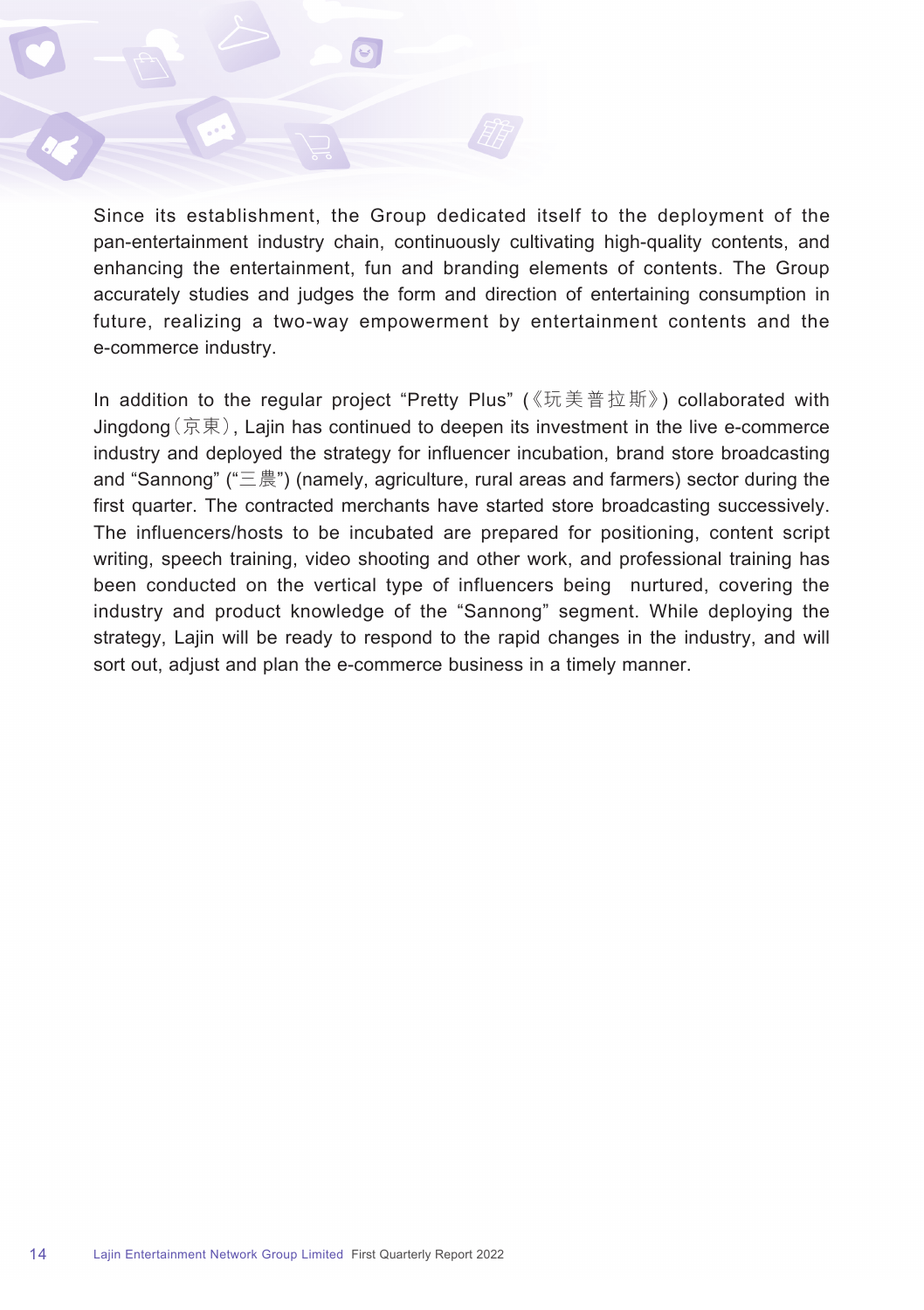# **CAPITAL STRUCTURE**

As at the date of this report, the Company has in issue a total of 4,209,131,046 ordinary shares.

### **SHARE OPTION SCHEME**

On 10 June 2014, the Company adopted a new share option scheme ("Share Option Scheme") and terminated the share option scheme adopted by the Company on 6 March 2002. The purpose of the Share Option Scheme is to enable the Company to grant options to the eligible participants ("Participants") in order to recognise and motivate the contribution of the Participants to the Group. The Share Option Scheme is effective for 10 years and will be expired in June 2024.

There was no option outstanding as at 31 March 2022.

# **ARRANGEMENT TO PURCHASE SHARES OR DEBENTURES**

Other than the Share Option Scheme, at no time during the three months ended 31 March 2022 was the Company or any of its subsidiaries a party to any arrangements to enable the Directors and chief executive of the Company to acquire benefits by means of the acquisition of shares in, or debentures of, the Company or any other body corporate, and none of the Directors and chief executive of the Company or their spouses or children under the age of 18, had any right to subscribe for the securities of the Company, or had exercised any such rights.

### **SUBSTANTIAL SHAREHOLDERS**

As at 31 March 2022, the register of substantial shareholders maintained by the Company under Section 336 of the SFO showed that, other than the interests disclosed above in respect of certain directors, the following shareholders had an interest of 5% or more in the issued share capital of the Company: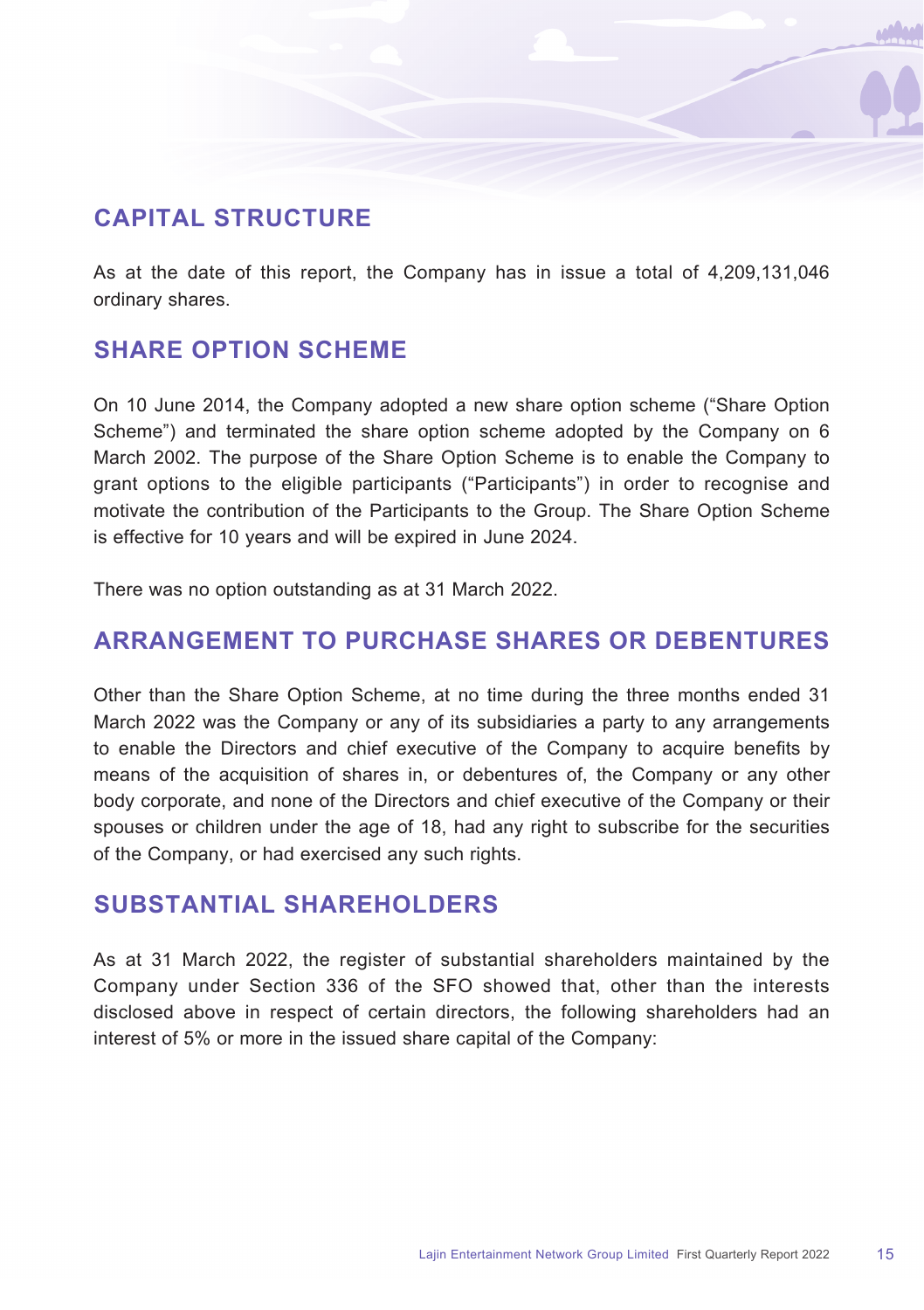

| Name of substantial<br>shareholder               | Capacity                              | <b>Notes</b> | Interest in<br>shares | Interest in<br>underlying<br>shares | Approximate<br>percentage of<br>the Company's<br>issued share<br>capital |
|--------------------------------------------------|---------------------------------------|--------------|-----------------------|-------------------------------------|--------------------------------------------------------------------------|
| Jiaxuan Group Company<br>Limited ("Jiaxuan")     | Beneficial owner                      | (i)          | 1,982,561,725         |                                     | 47.10%                                                                   |
| Eagle King Investment<br><b>Holding Limited</b>  | Interest of controlled<br>corporation | (i)          | 1,982,561,725         |                                     | 47.10%                                                                   |
| Mr. Wong Kwong Yu                                | Interest of controlled<br>corporation | (i)          | 1,982,561,725         |                                     | 47.10%                                                                   |
| Great Majestic Global<br><b>Holdings Limited</b> | Interest of controlled<br>corporation | (i)          | 1,982,561,725         |                                     | 47.10%                                                                   |
| Mr. Xu Zhong Min                                 | Interest of controlled<br>corporation | (i)          | 1,982,561,725         |                                     | 47.10%                                                                   |
| CITIC Group Corporation                          | Interest of controlled<br>corporation | (ii)         | 459,934,954           |                                     | 10.93%                                                                   |
| <b>CITIC Limited</b>                             | Interest of controlled<br>corporation | (ii)         | 459,934,954           |                                     | 10.93%                                                                   |
| <b>Famous Peak Investments</b><br>Limited        | Beneficial owner                      | (ii)         | 459,934,954           |                                     | 10.93%                                                                   |
| <b>First Charm Investments</b><br>Limited        | Beneficial owner                      | (iii)        | 311,545,414           |                                     | 7.40%                                                                    |
| Mr. Ko Chun Shun, Johnson                        | Interest of controlled<br>corporation | (iii)        | 311,545,414           |                                     | 7.40%                                                                    |

#### *Notes:*

- (i) Jiaxuan is owned as to 55% by Eagle King Investment Holding Limited ("Eagle King") and as to 45% by Great Majestic Global Holdings Limited ("Great Majestic"). Mr. Wong Kwong Yu owns 100% of Eagle King and Mr. Xu Zhong Min owns 100% of Great Majestic.
- (ii) Famous Peak Investments Limited is a wholly-owned subsidiary of CITIC Investment (HK) Limited, being one of the wholly-owned subsidiaries of CITIC Limited. CITIC Group Corporation is the holding company of CITIC Limited.
- (iii) Mr. Ko Chun Shun, Johnson owns 100% of First Charm.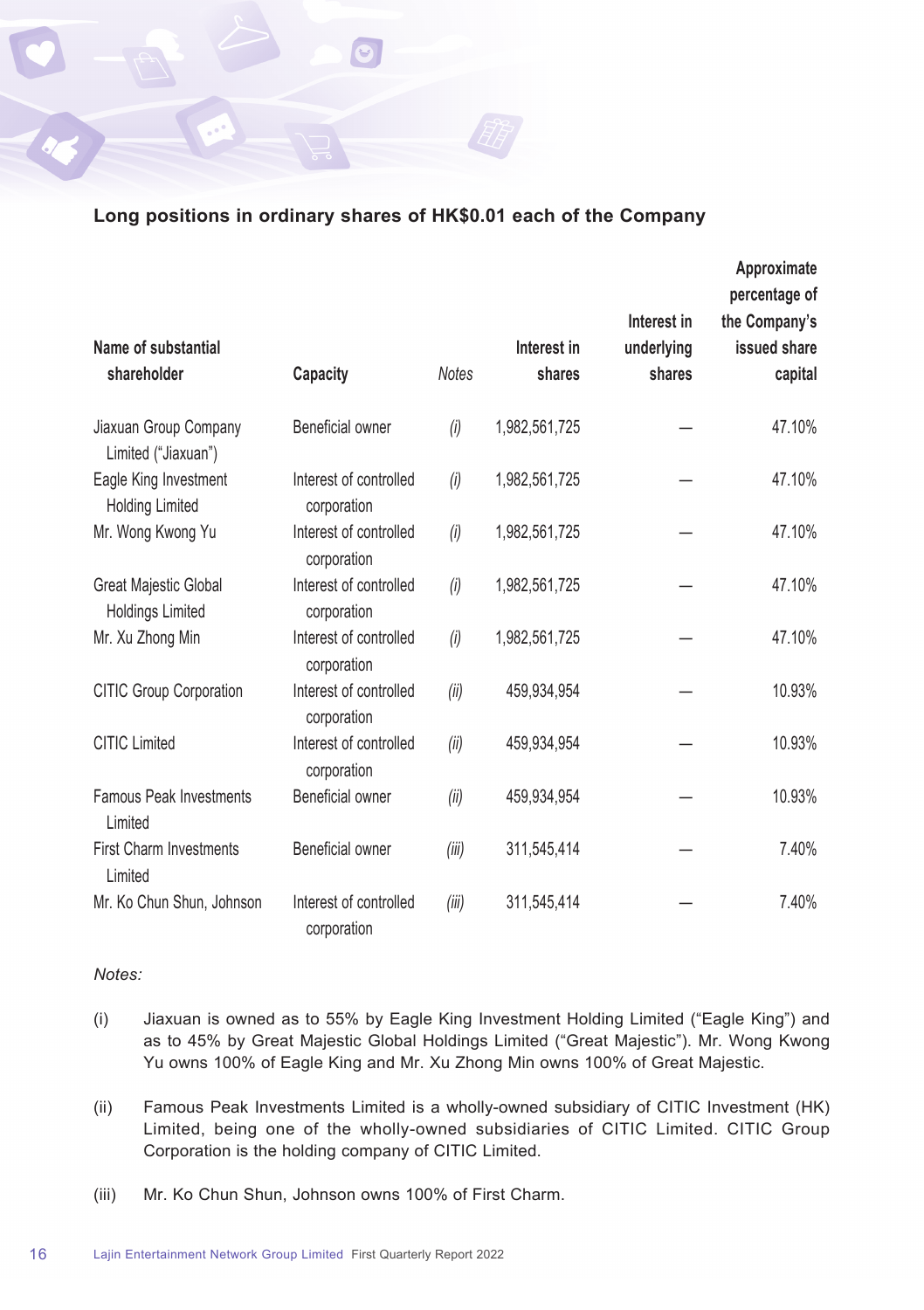Save as disclosed above, as at 31 March 2022, the Company has not been notified by any persons (other than the Directors and chief executive of the Company) who had interests or short positions in the shares and underlying shares of the Company which were to be recorded in the register required to be kept under Section 336 of the SFO and/or who were directly or indirectly interested in 5% or more of the issued share capital carrying rights to vote in all circumstances at general meetings of any other member of the Group.

# **DIRECTORS' AND CHIEF EXECUTIVE'S INTERESTS AND SHORT POSITIONS IN SHARES, UNDERLYING SHARES AND DEBENTURES OF THE COMPANY AND ITS ASSOCIATED CORPORATIONS**

None of the Directors and chief executive, nor their associates had any interests or short positions in any shares, underlying shares or debentures of the Company or any of its associated corporations as at 31 March 2022.

### **COMPETING INTEREST**

As at 31 March 2022, none of the Directors, the substantial shareholders nor their respective associates had an interest in any business which competes or may compete with the business of the Group.

# **PURCHASE, SALE OR REDEMPTION OF THE COMPANY'S LISTED SECURITIES**

During the three months ended 31 March 2022, neither the Company nor any of its subsidiaries has purchased, sold or redeemed any of the Company's listed securities.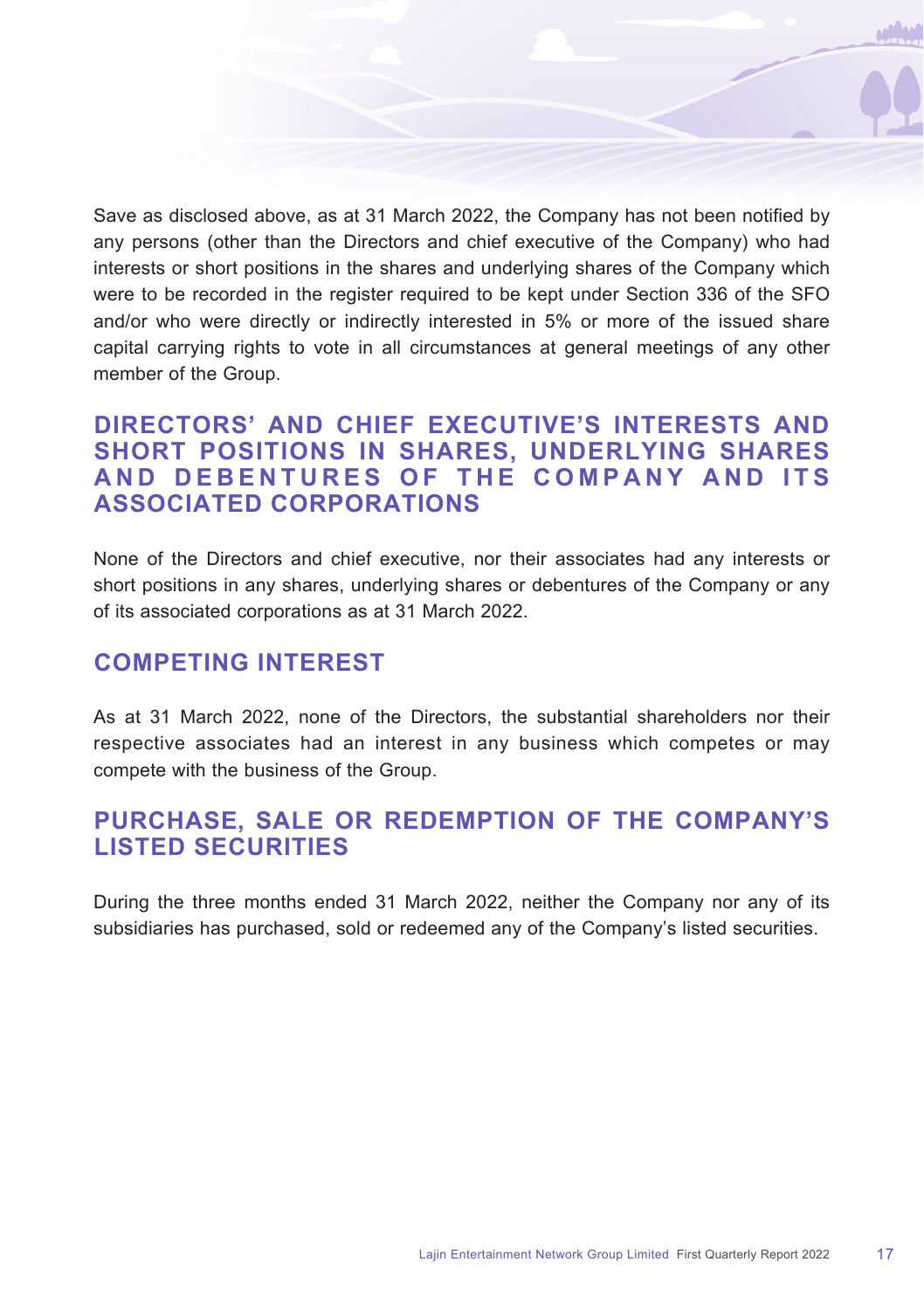# **PROVISION OF INFORMATION IN RESPECT OF AND BY DIRECTOR(S)**

Updated information with regard to the change in the Director(s) of the Company is as set out below:

After the reporting date, Mr. Leung Wai Shun Wilson has been appointed as an Executive Director of the Group since 19 April 2022.

# **CORPORATE GOVERNANCE PRACTICES**

The corporate governance principles of the Company emphasise a quality Board, sound internal controls, transparency and accountability to all shareholders. By applying rigorous corporate governance practices, the Group believes that its accountability and transparency will be improved thereby instilling confidence to shareholders and the public.

The Company has complied with the code provisions in the Corporate Governance Code (the "CG Code") and Corporate Governance Report as set out in Appendix 15 of the GEM Listing Rules for the three months ended 31 March 2022, with the exception of CG Code Provisions A.2.1 (separation of roles of chairman and chief executive officer), A.4.1 (specific terms of non-executive directors) and A.6.7 (non-executive directors attending general meetings).

### **a. Chairman and Chief Executive Officer**

Under the CG Code provision A.2.1, the roles of chairman and chief executive officer should be separate and should not be performed by the same individual. As at the date of this report, both of the positions of Chairman and Chief Executive Officer of the Company were still left vacant. The Company will continue to look for the appropriate candidate to fill the vacancy as chairman and chief executive officer.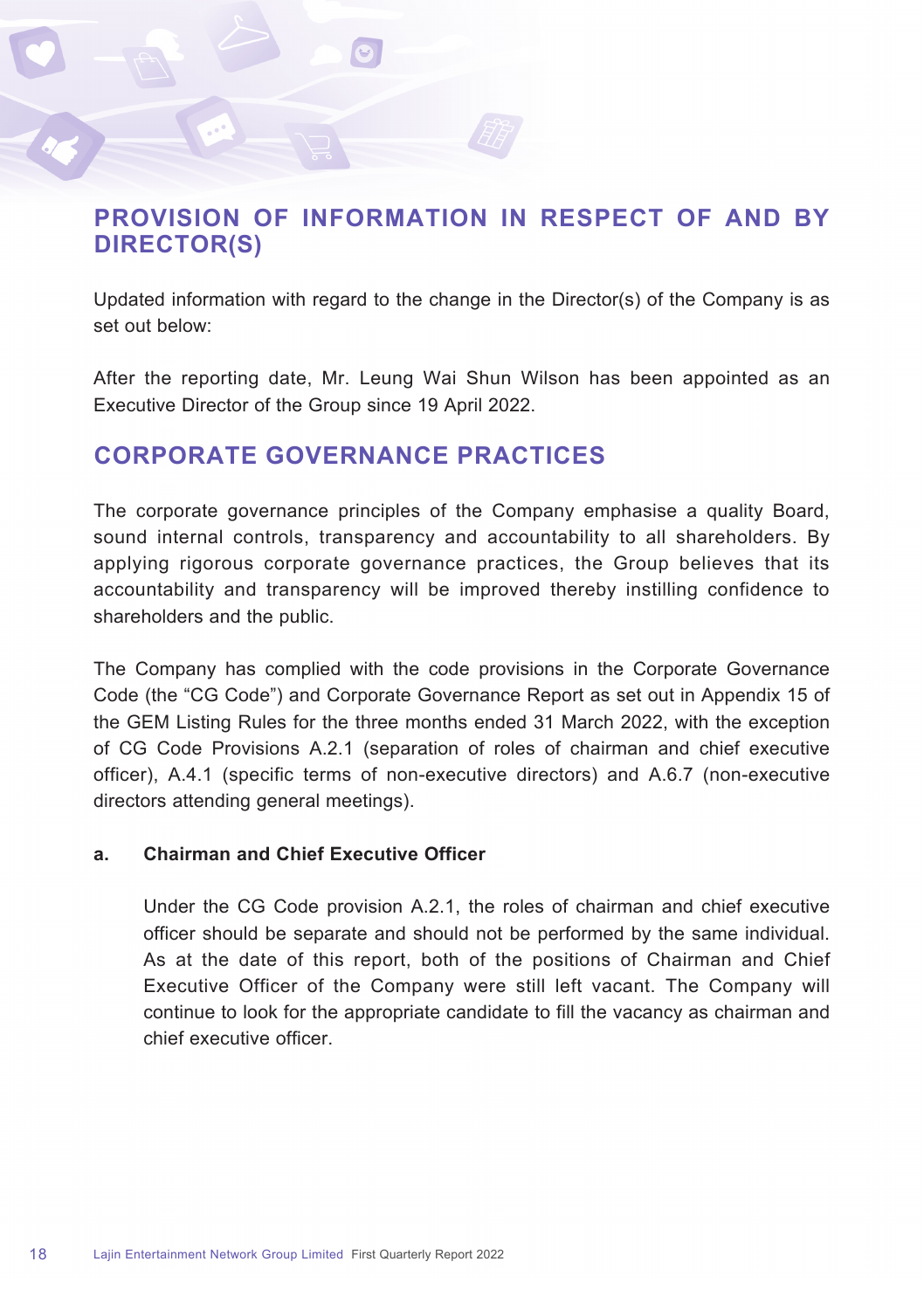### **b. Terms of Non-Executive Directors**

Under the CG Code provision A.4.1, all non-executive directors should be appointed for a specific term, subject to re-election. The term of office for non-executive Directors is subject to retirement from office by rotation and is eligible for re-election in accordance with the provisions of the Company's bye-laws. At each annual general meeting, one-third of the Directors for the time being, (or if their number is not a multiple of three, the number nearest to but not less than one-third) shall retire from office by rotation. As such, the Company considers that such provisions are sufficient to meet the underlying objective of this code provision.

### **c. Non-Executive Directors Attending General Meetings**

Under the code provision A.6.7 of CG Code, non-executive directors and independent non-executive directors should attend general meetings. Certain non-executive Directors and independent non-executive Directors were unable to attend the annual general meeting and extraordinary general meeting of the Company due to other business commitments.

# **C O D E O F C O N D U C T R E G A R D I N G S E C U R I T I E S TRANSACTIONS BY DIRECTORS**

During the three months ended 31 March 2022, the Company has adopted a code of conduct regarding securities transactions by directors on terms no less exacting than the required standard of dealings set out in Rules 5.48 to 5.67 of the GEM Listing Rules. Having made specific enquiries of all Directors, the Company's Directors confirmed they have complied with the required standards of dealings and the code of conduct regarding securities transactions by directors adopted by the Company.